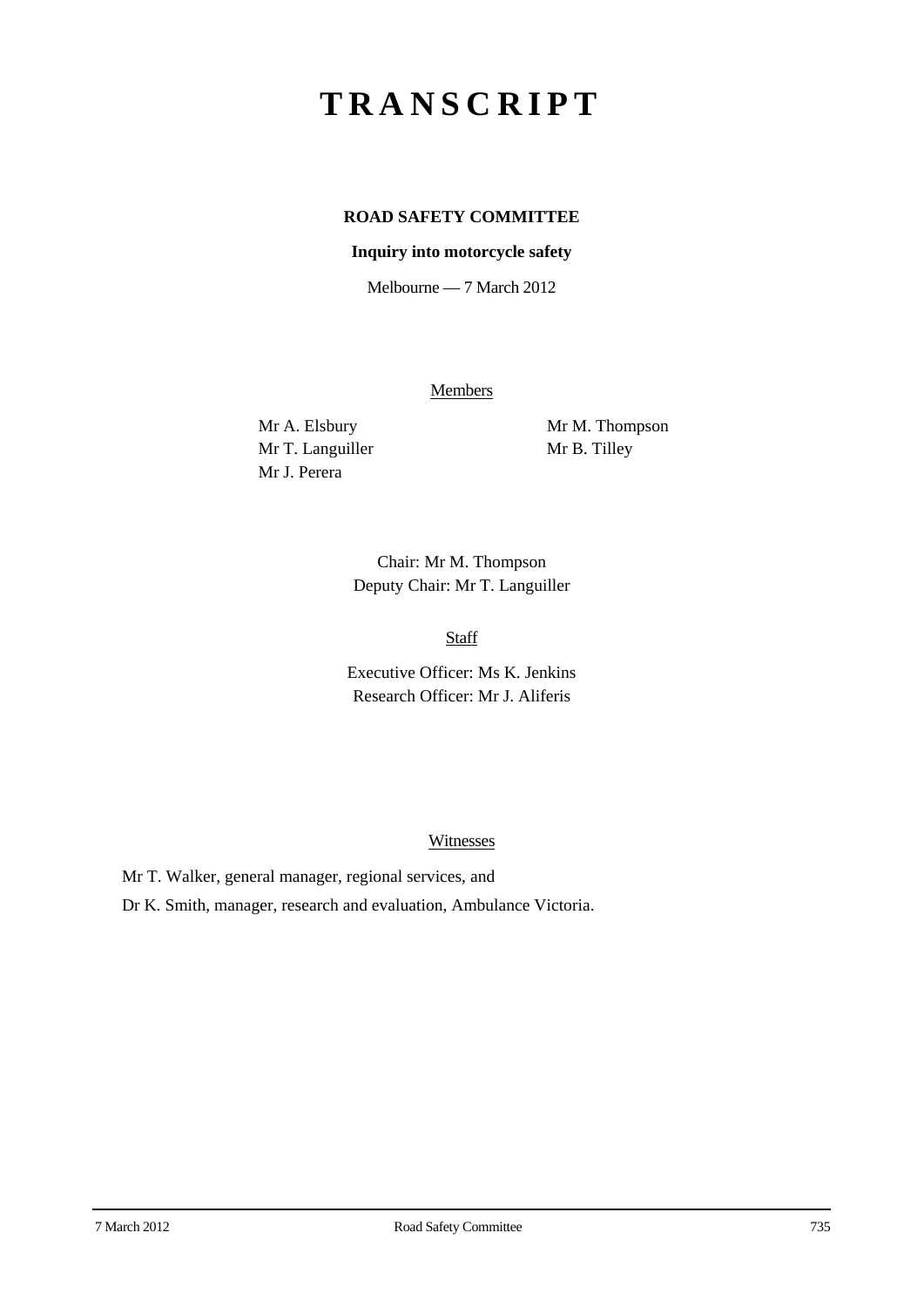**The CHAIR** — Welcome to the final session of the public hearings before the Victorian parliamentary Road Safety Committee's inquiry into motorcycle safety. The committee has received some 74 written submissions since releasing the terms of reference and inviting submissions. In general terms the purpose of these hearings is to obtain evidence from selected witnesses covering the terms of reference. Hansard will be recording today's proceedings and produce a proof version of the transcript which will be provided to witnesses so that any typographical errors can be corrected. I ask observers here today to respect the rights of witnesses and the responsibilities of the committee by keeping noise and movement to a minimum and also to ensure that mobile phones are switched off or on mute.

I thank the witnesses here this afternoon for attending these hearings. You are reminded that anything you say or publish before the committee today is protected by parliamentary privilege. However, once you leave the hearing, anything you say or publish outside this room is not so protected. We can also take on board any evidence in camera — that is, evidence that is just for the attention of the committee on its own. With those words, I invite you to introduce yourselves to the committee, and you may then commence the presentation.

**Mr WALKER** — Thank you, Chair. My name is Tony Walker. I am the general manager of regional services with Ambulance Victoria. I am responsible for statewide operations and emergency ambulance response. I introduce Dr Smith.

**Dr SMITH** — My name is Karen Smith. I am manager of research and evaluation at Ambulance Victoria. I am representing that organisation today in terms of the data collection and analysis that we do around trauma patients.

**Mr WALKER** — If you are happy for us to do so, we have a presentation to make today that addresses the information that we collect with regard to trauma and motorcycles in particular. Dr Smith can take that through.

**The CHAIR** — Just for clarification for the Hansard record, are you a doctor of medicine or a doctor of science statistics?

## **Dr SMITH** — PhD.

**The CHAIR** — In what field?

**Dr SMITH** — Epidemiology — public health research.

### **Overheads shown.**

**Dr <b>SMITH** — We have submitted a written submission, so the PowerPoint presentation is just a summary of the submission that we put in. This is the letter from the Road Safety Committee that we received regarding access to the type of data that we collect and how we collect the data and how it is stored. Basically the presentation is around those main areas that were mentioned in the letter from the committee.

The main source of our clinical data is collected in what is called the VACIS, which is an infield electronic data capture system, which is basically on a toughbook that the paramedics fill in at the point of care. Generally once they have transported a patient to hospital they will fill in their VACIS. The primary output of VACIS is an electronic patient care record. Now in Ambulance Victoria all of our patient care records are collected electronically, unless there are issues with a tablet or a printing issue.

The implementation of this started in metropolitan regions in 2005 and was pretty much fully implemented across the service in 2008. The key areas of data collection are around the event; the patient; the attending teams; any pre-existing conditions of the patient; the cause of the event and a free text description of the event by paramedics; vital signs and symptoms; a secondary survey which includes quite comprehensive injury data collection; paramedic management in terms of procedures and medications; their diagnoses; and the outcome of the patient. All the pertinent variables in the VACIS are time stamped. Most of the data is collected from drop-down menus so there is a minimal requirement for the use of free text, and there are mandatory fields for the paramedics that are specific to particular types of cases — for instance, when a trauma etiology is selected in the VACIS tablet, the user is directed to a road traffic accident screen.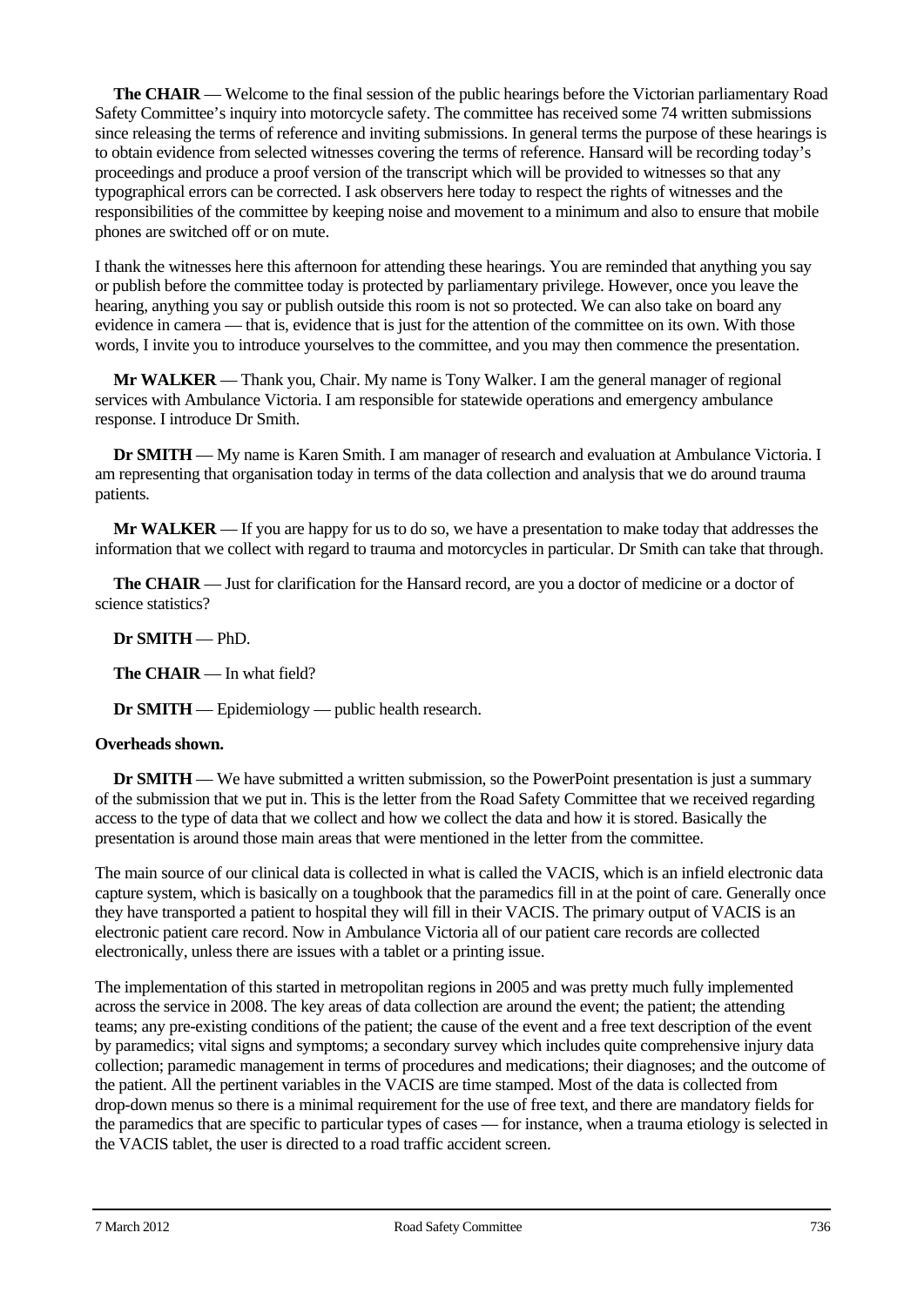Completed patient care records from VACIS are synced to a database and then go into the Ambulance Victoria data warehouse for analysis and reporting. We have submitted a variety of user guides and documentation around the VACIS.

This is the road traffic accident screen found in the VACIS, and it gives details of vehicle type, whether the motorcyclist was wearing a helmet, the extent of damage, the estimated speed and direction, and whether it was a major accident. For motorcyclists we classify speed over 30 kilometres an hour as major accident. Other definitions include if there has been ejection from the vehicle and vehicle rollover, and a variety of other choices.

**Mr LANGUILLER** — If I may: do you have protective gear type of questions?

**Dr <b>SMITH** — No, we do not. The only thing is helmet, although paramedics are quite good at filling out the free text section of the case description, which is where they will often put a lot of information around whether their motorcyclist was wearing protective gear.

**The CHAIR** — Who did you liaise with when you were setting up the system in relation to what variables should be included?

**Dr SMITH** — Particularly for road traffic accidents we liaised with Monash University Accident Research Centre. They provided us with a lot of information and advice on that screen. More broadly in regard to the clinical data there was extensive liaison with various subject matter experts, paramedics, focus groups and international agencies that are using electronic data collection. So it was quite extensive when it was established. We originally had an off-the-shelf VACIS-type product and trialled it, but the ambulance service ended up developing its own product in-house.

**The CHAIR** — Was there any discussion that took place with the TAC or VicRoads in relation to the development of the system?

**Dr SMITH** — VicRoads might have been consulted in terms of the RTA. I would have to check that because it was developed quite a while ago. I can remember there was quite extensive consultation, but we would have checked with VicRoads.

**Mr WALKER** — We could take that on notice if you are interested.

**The CHAIR** — Could you report back on that?

**Dr SMITH** — We certainly liaise extensively with the TAC now and we collect information that we provide to the TAC. We are actually in negotiation with the TAC at the moment in terms of possibly being able to provide VACIS data in almost real time so they can start their compensation claims earlier.

**The CHAIR** — Yes. The committee heard from MUARC yesterday in relation to a new link data collection system. Are you aware of this and do you have any off-the-cuff remarks?

**Dr SMITH** — A linked data collection? Did they say what was being linked?

**Ms JENKINS** — Everything: police, accident, licensing, health, registration and administration. Everything.

**Dr <b>SMITH** — Is it a research project by MUARC? I would think that they would be getting the ambulance data from hospital records for that. We do liaise with MUARC, but I have not seen that particular project.

**Mr WALKER** — That said, if they are doing a research project with this data and it adds value to the system, we work with a lot of providers to supply it. There are no barriers to our information being part of that if it is something they wish to explore.

**Dr SMITH** — The clinical data and all of our other organisational data is stored in what is called the Ambulance Victoria data warehouse. It is based on an Oracle platform. It has five business areas including our finance data, our computer-dated dispatch data and our clinical and HR data, so all of our data is brought together in the data warehouse. We use a tool called Discoverer to analyse and report from our data warehouse, and access to that data is dependent on the level required by the individual and the various privacy signoffs and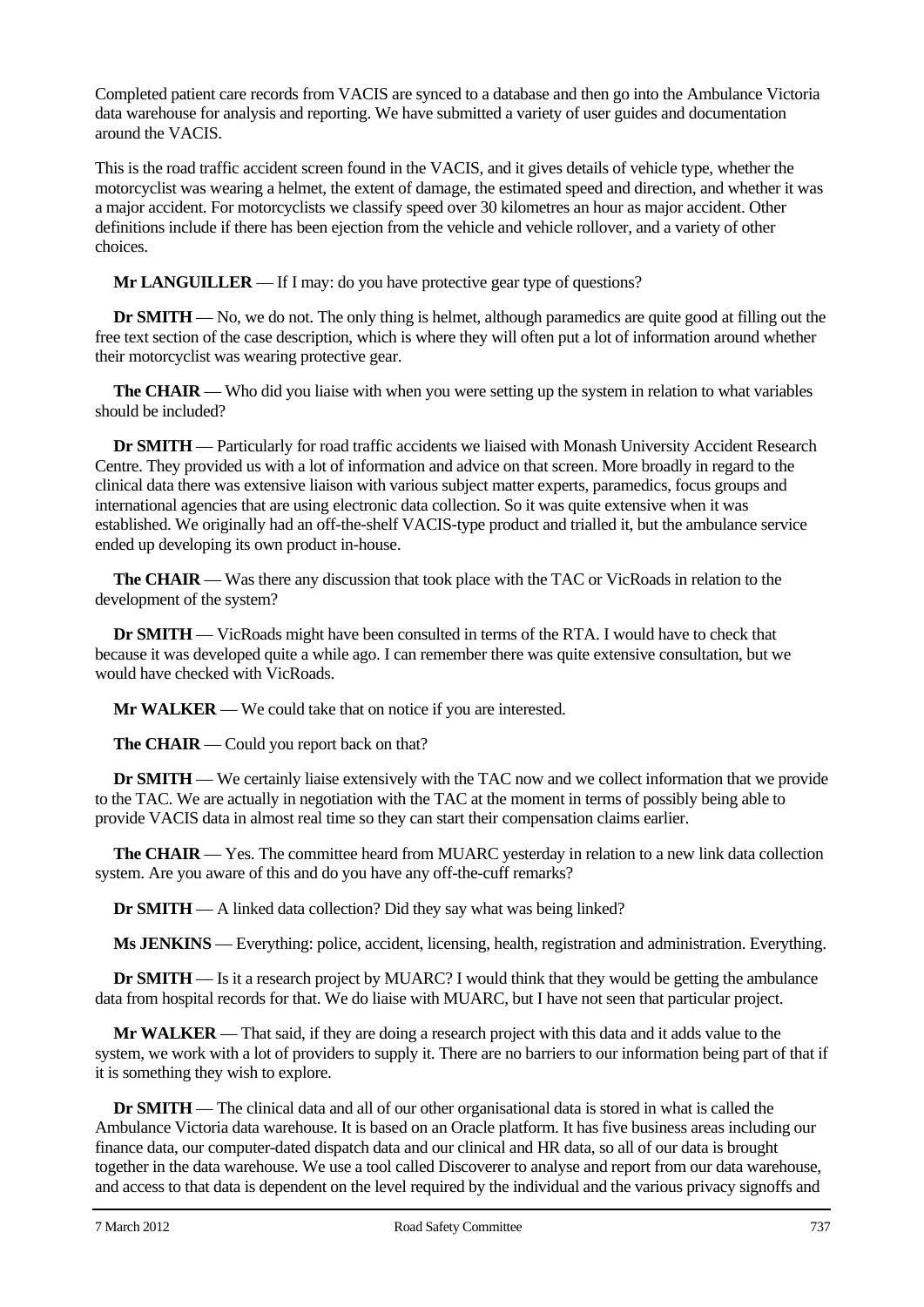privacy training. We have quite an extensive case-patient algorithm. Because we generally have more than one ambulance attend what can be more than one patient we do not have a unique patient identifier, so we have put together a fairly comprehensive algorithm which matches patients within a case, and that is called our case-patient data. We are able to quite accurately pull out a patient at the patient level as opposed to at the event level.

We also have what is called the Victorian ambulance cardiac arrest registry. It was established in 1999 with funding from the health department. It basically collects data on all patients who suffer a cardiac arrest and are attended by an ambulance at any stage. The definition of cardiac arrest for us is someone whose heart stops beating at any stage. We also include patients who have had motorcycle accidents in that registry — for example, last year there were almost 300 patients who suffered a cardiac arrest due to motor vehicle accidents and were attended by ambulance. We also collect all their outcome data from hospitals and look at their longer term outcomes in the death registry. We are currently doing a quality of life follow-up on all of the cardiac arrest survivors across the state, and that will be ongoing. It is probably one of the most comprehensive cardiac arrest registries in the world; we have almost 56 000 patients recorded to date.

VACIS training is provided to new paramedics and there are also a significant amount of ad hoc follow-up sessions. If paramedics are identified as requiring more training, they are provided with that training. Information updates are provided on our intranet, which is on the AV portal, and paramedics are made aware when there have been updates. The next time they sync their VACIS tablet it is automatically updated. We thoroughly monitor patient care record documentation compliance and we report that externally to the health department. We do a random audit of our patient care records and we also have a targeted clinical review process. Discoverer training, which is the product used to analyse from our data warehouse, is provided in-house to the relevant people.

We have a number of definitions of 'serious injury', which was one of the other questions that was posed to us. We have what are called potential major trauma patients. These are patients who meet our pre-hospital trauma triage guidelines, and where a patient meets those guidelines they are required to be transported to the highest level of service in the trauma system within 30 minutes. We have three major trauma hospitals across the state: the Alfred, the Royal Melbourne and the Royal Children's for paediatrics. If a patient meets those guidelines and is within 30 minutes of one of those hospitals, they are required to be transported to one of those hospitals. Significant research has shown that transport directly to a major trauma service significantly reduces morbidity and mortality.

We have a very comprehensive report set up in our data warehouse to identify all of these patients, and we do a significant amount of research on patients meeting what are called our PMT criteria. We have provided that document in an appendix, but this slide shows it as well. If a patient has a trauma aetiology and meets any one of those vital signs criteria, they automatically fit the guideline. Or if they have specific injury, such as specific penetrating or blunt injuries or limb injuries, then they would meet our trauma triage guidelines. The lowest level is if they have a particular mechanism of injury and in conjunction with age, pregnancy or significant co-morbidities, then they are expected to be transported to a major trauma service. We audit every patient who ends up being a major trauma who is not taken to a major trauma service across the state.

The next definition of 'serious injury' is actual major trauma patients. The whole purpose of our guidelines is the capture these patients, so they tend to be highly sensitive. We have about a 97 per cent sensitivity at the risk of being not as specific, so we take a wider group of patients to the major trauma services who then go on to be classified as major trauma.

The Victorian State Trauma Registry captures data on all major trauma patients across the state; there about 2500 per annum. We work very collaboratively with the VSTR. I do not know if you have had anyone talk from the VSTR.

**Ms JENKINS** — The week after next.

**Dr SMITH** — Okay. It is managed by Monash University and funded by the Department of Health and the TAC. Basically patients are identified as major at the hospital level if they meet one of a number of criteria. It could be a death after injury, significant injury according to an injury severity score, urgent surgery, admission to ICU. There are a number of criteria and exclusion criteria.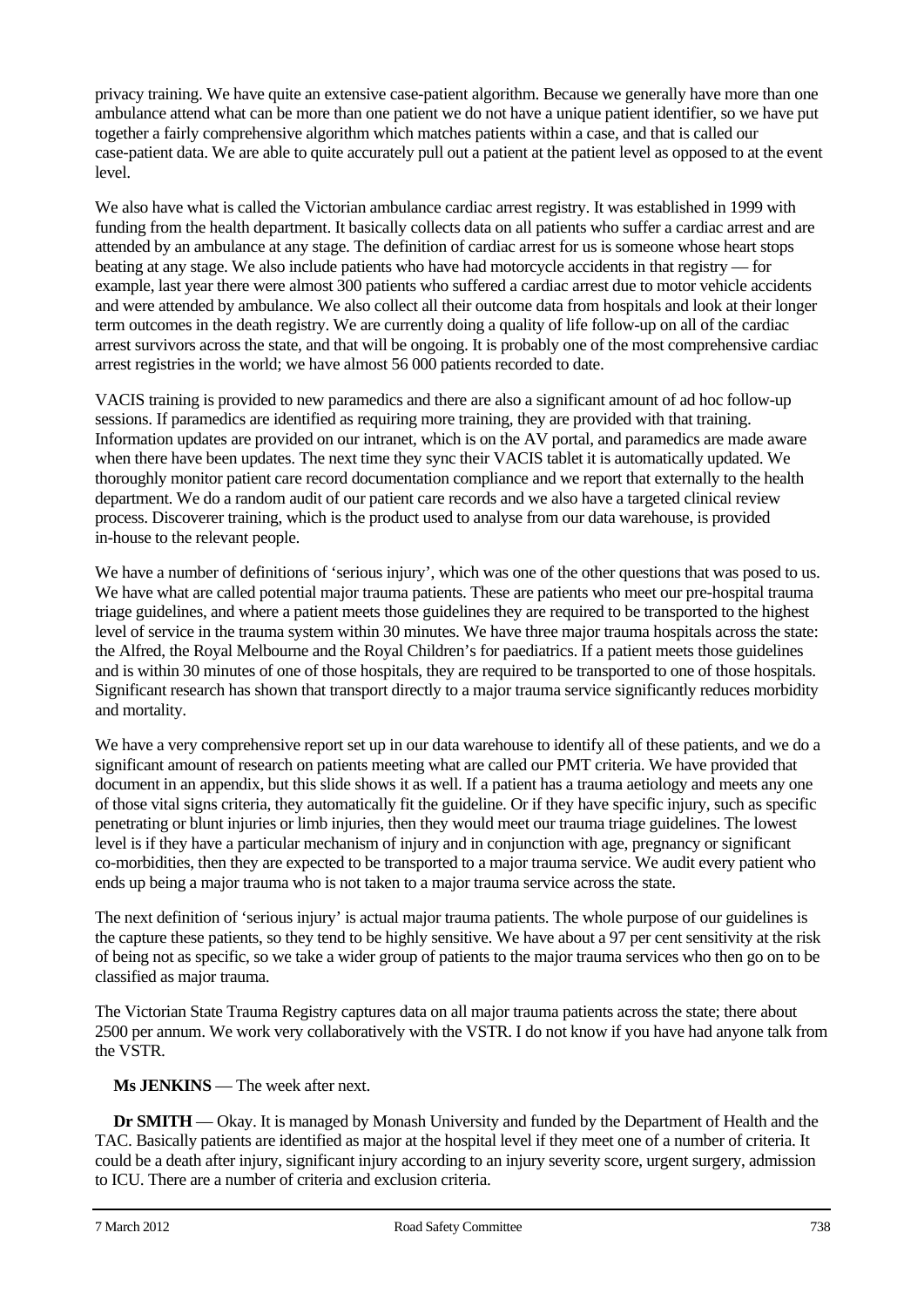We have extensive linkage with the state trauma registry, so we provide them with quarterly data on all the pre-hospital elements of major trauma patients via a probabilistic linkage data exchange, and they provide data back to us in terms of injury severity and various hospital classifications. We also provide extensive data for research. I think we about 45 current research programs up and running at the moment with external collaborators, but I have highlighted two that are specific to motorcycle accident patients at the moment. There is a VicRoads tender that went out and is currently being done by the trauma registry and the George Institute. Basically it is looking at the investigation of potential to enhance emergency response to motorcyclists. They are looking at ways in which emergency services can be alerted earlier, or at what observers at the scene can do.

Ambulance Victoria provided quite a bit of guidance in terms of the structure of that tender, and we have also provided a significant amount of data in terms of the XY coordinates of all the motorcycle accidents that we have attended from 2007 to 2010 and extensive case descriptions around those motorcycle patients. I know the trauma registry researchers are currently doing significant evaluations on that. I went to a meeting a few weeks ago where they had some quite interesting outcomes in terms of the mapping of the patients and also the injuries that these patients are sustaining. They tend to be younger males with significant pelvic injuries. I think the results of that are due in about a month.

Also the Monash Injury Research Institute is doing a collaborative project — a linkage project — that is involved with TAC, VicRoads, Victoria Police. Basically it is going to crash sites and looking and recording all the details of the crash sites with the aim of looking at whether they could improve safety for motorcycle victims. Ambulance Victoria has set up a daily data report from our data warehouse that is automatically sent to the researchers, which gives them the XY — that is, the latitude and longitude — coordinates for all the motorcycle crashes that we go to who are transported to hospital in the metropolitan region. The aim of that is for them to try and get to the crash sites earlier rather than waiting for hospitals to alert them about the patients. I think that is the end.

**Mr PERERA** — A particular focus for this committee has been the way that off-road riders are regulated and, once injured, access medical help. We understand that due to the nature of off-road riding, accessing riders can be quite difficult. What kind of planning has Ambulance Victoria undertaken in terms of identifying areas where helicopters can land in areas with high off-road use? Do you work closely with the Department of Sustainability and Environment and, if not, is that something you would do in future?

**Mr WALKER** — Certainly. To the best of my knowledge we have not identified specific locations in certain sites. That said, I am happy to take that on notice and confirm whether in our air ambulance operations area that is occurring. Certainly if we are not, it is something that we would be interested in looking at. One of the difficulties around a lot of these locations is the landing site terrain is difficult at the best of times, and invariably I expect that the pilots are looking for an appropriate site within proximity to it, or alternatively winching those patients out in circumstances where there is no nearby site. I am happy to take that question on notice and determine if we have got particular processes around it.

## **Mr PERERA** — Thank you.

**Dr SMITH** — One thing that we did provide to the VicRoads tender was quite comprehensive mapping of the motorcycle patients and whether they were off-road or on-road. As part of that tender they are looking at how significant it is in terms of the off-road issue, and whether there is anything that could be done to alert emergency services earlier.

**Mr ELSBURY** — Thank you for coming here this afternoon and capping off what has been a very busy couple of days for us. This committee has identified the importance of data collection as a critical component of understanding the causes of motorcycle trauma and helping to find ways to reduce it. Different agencies collect different data, each for different uses, but often this means that policy-makers do not have enough information on all the right data to make use of it for new road safety measures. How difficult is it to collect data for purposes other than your own? Would you be open to collecting additional data when your members are treating the patient — for example, collecting information about the type of protective clothing worn by the rider rather than whether they were wearing a helmet alone. I did notice there was a fair bit of information in the RTA report that is ancillary to your purposes? Do you want to cover that one, Karen?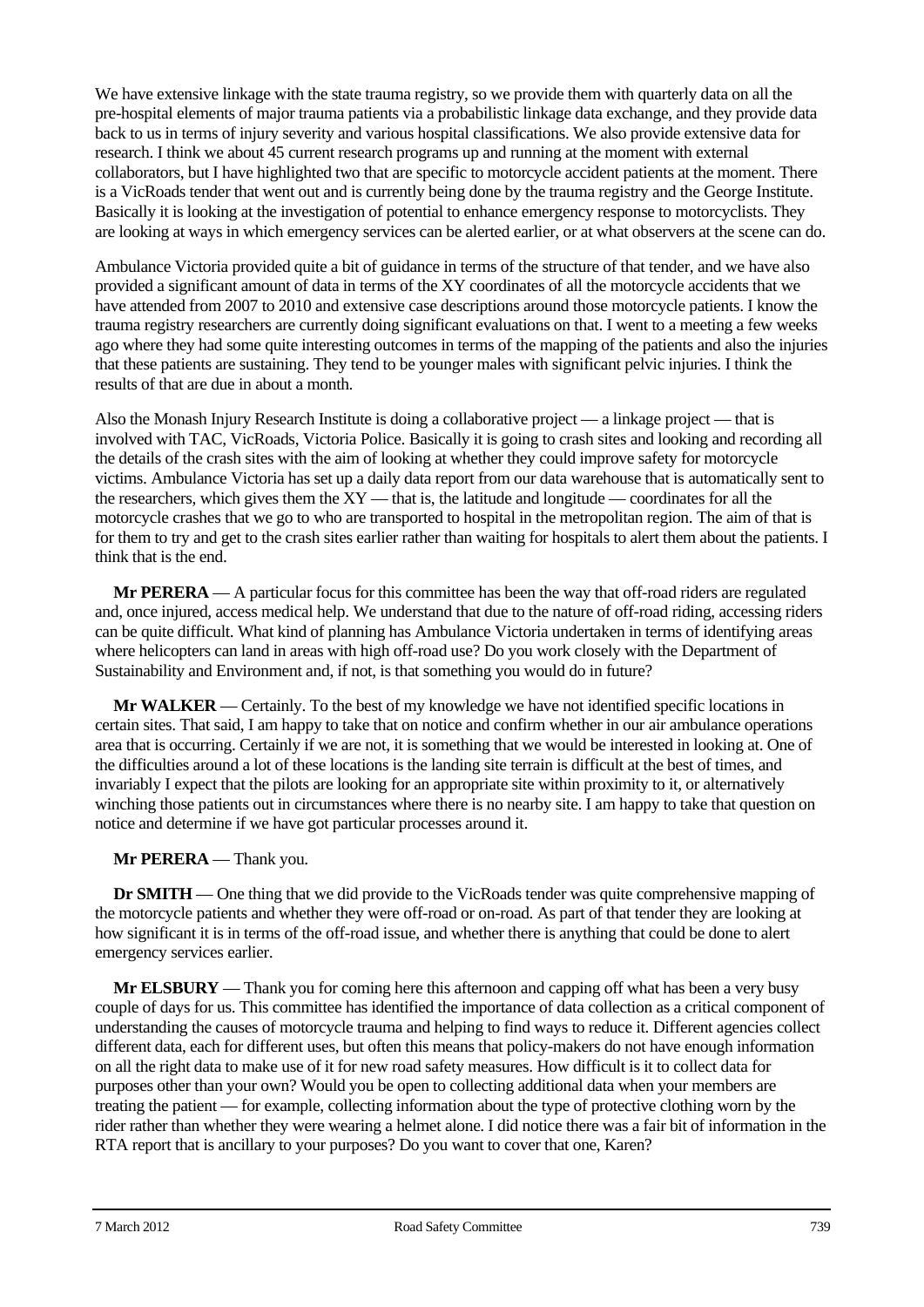**Dr <b>SMITH** — With VACIS we can add fields for specific purposes, although one of the things that we try to avoid is making all of the fields mandatory because the amount of time it takes paramedics to fill out the tablet is obviously counterintuitive to improving our response times, so that is always a balance. While we can always collect information for other purposes — and we are certainly open to that — the compliance by paramedics would be varied.

**Mr ELSBURY** — In relation to VACIS, that is a computer system that is compatible with something at a hospital that the hospital administration can download so that they have got that information as well, or is it just for your purposes?

**Dr SMITH** — No, it is both. At most of the hospitals at the moment we print what is called a hospital patient care record for them. There are VACIS printers installed at every hospital, but there are a number of hospitals where we are currently trialling an electronic transfer. The future aim would be that that happens across the state, but that is subject to resourcing and time.

**Mr WALKER** — We are keen to reduce the paper transaction as much as possible. We are also keen, if practicable, to share the patient unique identifier within the hospital, so from a longer-term research and evaluation outcome we could have data matching of our data to the hospital data to follow the patient's journey through. So some work we have been doing on a national collaborative is part of the VACIS project. It is certainly something we are keen to do and are starting to do in a number of health services. It has been designed to enable it to interface with the hospital systems.

**Mr LANGUILLER** — Thank you for giving evidence to our committee. Thank you for the good work you do in the community and for the state. The Victorian Auditor-General's *Motorcycle and Scooter Safety Programs* report recommended that the Vic Pol-Transport Accident Commission-VicRoads interagency data committee be strengthened by working with the Department of Health, the Department of Justice and yourselves. What are your thoughts on that recommendation from the Auditor-General, and what steps, if any, have been taken to that effect?

**Mr WALKER** — We are supportive of anything that compiles data in a way that actually improves outcomes, so anything that can actually improve safety and the clinical outcomes of patients is a positive thing. We would be supportive of that. We are currently doing some data linkage work with the Department of Health. I am not sure whether it covers off that specific issue. I can take that on notice and confirm that, but if it does not, we would certainly be open to it.

**Mr LANGUILLER** — Let me put it you differently, if I may. Have you been approached by these other agencies for the purpose of collaborative work and potential engagement at that data committee level?

**Mr WALKER** — Not that I am aware of.

**Dr SMITH** — Not about data.

**Mr LANGUILLER** — Has the Department of Health had any discussions with you in relation to the Auditor-General's recommendations?

**Mr WALKER** — They may have, but I have not been aware of it.

**Mr LANGUILLER** — Can you do that and then come back to us?

**Mr WALKER** — Yes, certainly.

**Mr TILLEY** — I am very interested in the tablets in particular with the VACIS system. This is just a costings sort of exercise. Are they personally issued to each paramedic, or are they issued to the vehicle?

**Mr WALKER** — They are issued to the vehicle.

**Mr TILLEY** — Roughly how many tablets would there be statewide?

**Mr WALKER** — I would expect we have close to 200 or thereabouts. I cannot confirm that, but I suggest it is about 200.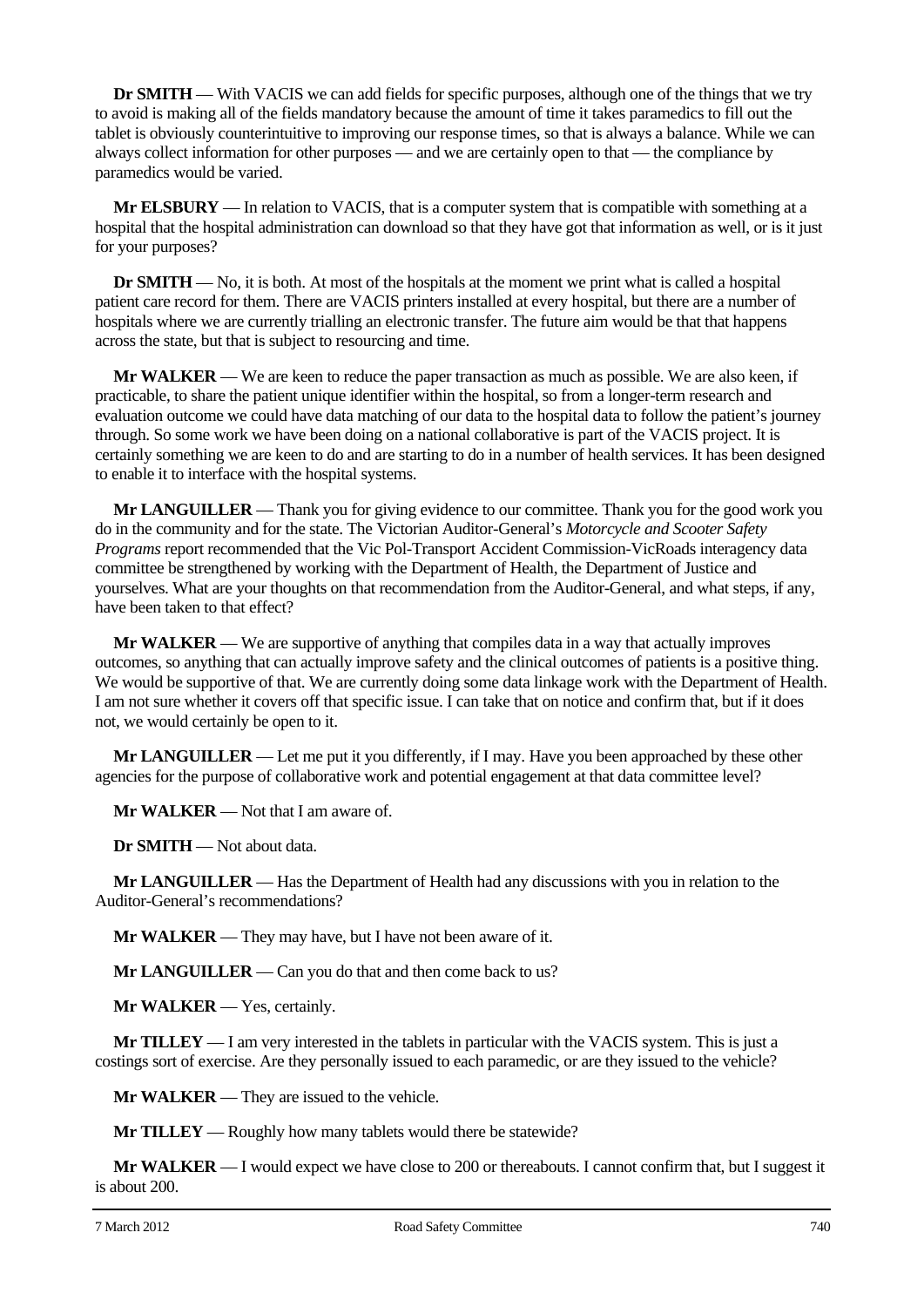**Mr TILLEY** — To Ambulance Victoria, what was the cost per tablet?

**Mr WALKER** — I can find out for you, certainly.

**Mr TILLEY** — And the associated ongoing costs.

**Mr WALKER** — Yes.

**Dr SMITH** — Also on that, we have offered VACIS to the other states. Queensland has taken it on board, New South Wales is starting and Tasmania has taken it on. In order to take on VACIS, we do not have any IP around it and we do not ask them to pay for it, but they have to contribute resources to what is called a collaboration. Through that, we have managed to have some cost recovery defrayed.

**Mr WALKER** — That is right. We defray costs around that, and also it means we have consistency around a product on most of the eastern seaboard, which means from a benchmarking and data collection point of view we are collecting the same information.

**Mr TILLEY** — Does it have any sort of GPS or location on the scene when you attend a crash?

**Mr WALKER** — It does not specifically, but our vehicles do, and our computer-aided dispatch system does. As Karen was saying, we have the XY coordinates of every event based on the mapping and based on our vehicles' location.

**Mr TILLEY** — Going on, we have heard in this inquiry from a number of people and groups. Does Victoria see any benefit or gain in training motorcyclists in first aid so they can assist prior to the arrival of ambulance? I am not sure of the particular group that gave evidence, but they give evidence — —

## **Dr SMITH** — ASMA?

**Mr TILLEY** — ASMA. I think it was originally born out of the US. Are you familiar with — —

**Mr WALKER** — Yes, I am familiar with their courses. From an ambulance perspective we know that the care provided in the first few minutes of an event occurring makes a difference to clinical outcomes — control of bleeding, opening an airway, and those types of things. From a clinical outcome perspective, having people who are riding with other riders able to perform those skills would be beneficial. There is no question about that at all. I cannot comment on whether it needs to be motorcycle-specific training, but certainly at a standard first aid level we know from the events we attend that it is those types of things where initial first aid can make a significant difference on.

**Dr SMITH** — I know the VicRoads tender that is going on is looking at that in quite a bit of detail, and also the trauma registry are doing quite a comprehensive analysis of the type of injuries that are being sustained, and they were thinking that that could inform the type of courses that might benefit that.

**The CHAIR** — At the most basic level could the Ambulance Victoria system be adapted for use by, for example, Victoria Police?

**Mr WALKER** — I am not sure of the answer to that. I do not understand what Victoria Police's needs would be, so we would be happy to work with them if they felt there was value in it, but I do not know whether what we are collecting in that system would support what they are doing. If there was an opportunity, we would be open to talking to them about it.

**The CHAIR** — How do you ensure consistency of data quality in the use of the system?

**Dr SMITH** — Yes, that is an ongoing issue with any system like this. Again, we try to minimise it at the interface level in terms of restricting it to drop-down boxes and using mandatory fields and a limitation on free text. I think also that when you have the advantage of a number of teams attending and they are all required to fill out their own patient care records you have some cross validation there. Also we interrogate the data quite extensively, so we have extensive clinical indicators. We also have what is called limited patient screening, which is a system where you identify potential high-risk patients and you audit them comprehensively. So there is quite a bit of feedback from all those processes in terms of data quality, and there might be a targeted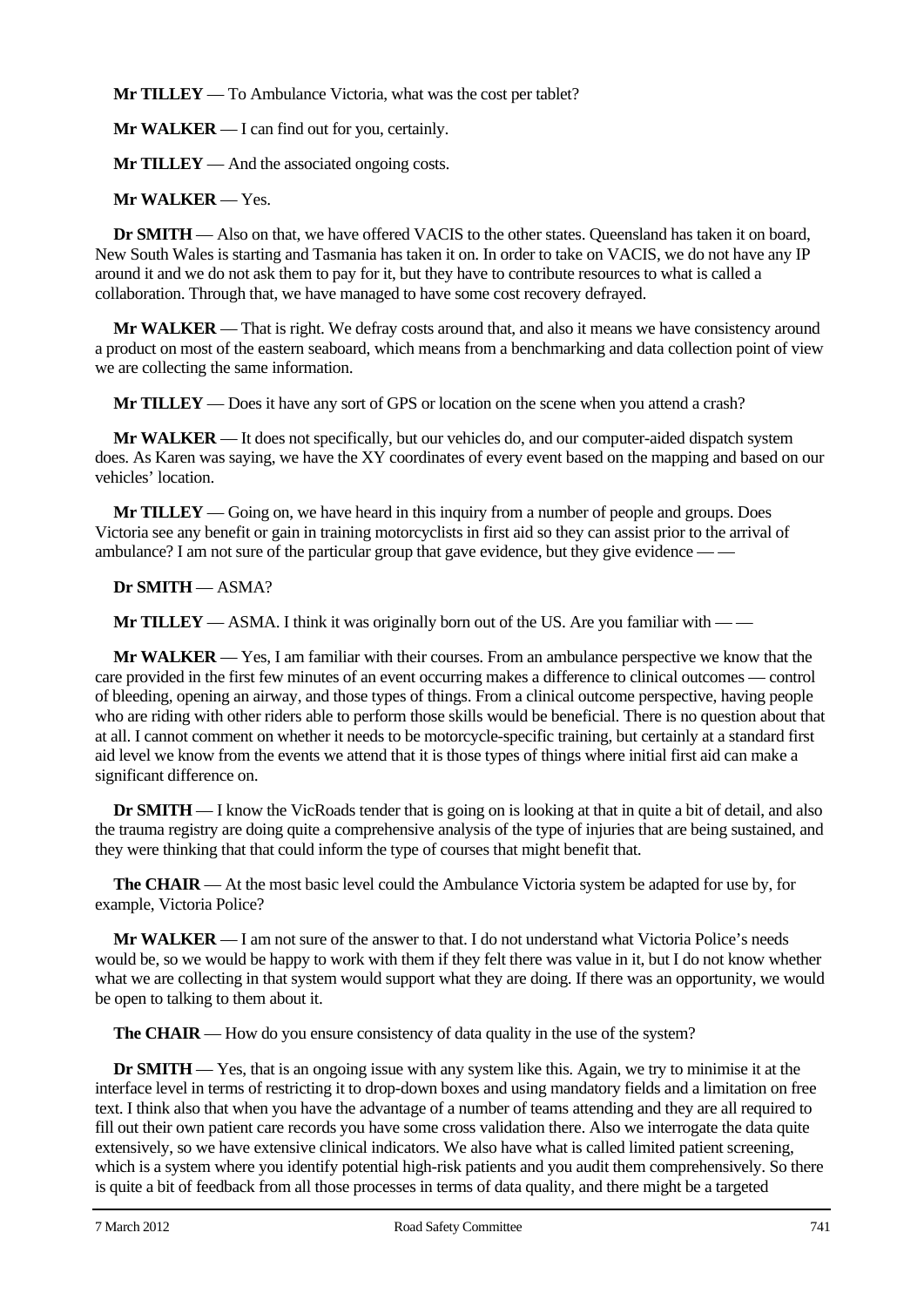educational program around one of the variables. The best way to ensure quality, apart from at the interface level, is just consistent use of the data so it is constantly interrogated, and then you know what the quality of the data is and you are constantly feeding it back, but beyond that — —

**Mr WALKER** — The other thing we do, wherever possible, is try to pre-populate the VACIS case from our computer-aided dispatch system, so rather than paramedics duplicating information that has occurred within our CAD, or computer-aided dispatch system, that information is actually transferred directly to the tablet via the Next G network — the 3G network — and can basically mean that that information is available and does not have to be repeated, as it is from the primary source rather than the paramedic's interpretation of times, et cetera. We are also implementing a system at the moment that allows all the clinical information from the cardiac monitor, et cetera, to be uploaded into that as well, so it is about trying to take it directly from the sources and placing it into the system rather than having the paramedic interpret that, which is where you can make qualitative errors.

**The CHAIR** — Has Ambulance Victoria been involved in the motorcycle components of the Victorian injury prevention strategy?

**Mr WALKER** — To the best of my knowledge, no, but I can take that on notice and check.

**The CHAIR** — If you could take it on notice and — —

**Mr WALKER** — Certainly from my perspective. Maybe we have been in other parts of the organisation that I am not aware of. It might be better to take it on notice and confirm it one way or the other.

**The CHAIR** — There has been an opinion conveved by a research expert in this field that your work seems to be on par with the gold standard in data collection.

**Dr SMITH** — That is nice.

**The CHAIR** — Do you have any self-effacing comments, in a sense, that might enable us to form another perspective, or are you aware of any other industry leaders in your field in other jurisdictions?

**Dr SMITH** — I think the trauma registry is definitely touted as one of the best trauma registries in the world, and I know that Professor Peter Cameron, who basically travels worldwide advising on establishing trauma registries, says that. One of the strengths of the trauma registry is the VACIS data that is fed into that, because it is a pre-hospital site. It is pretty comprehensive. Apart from the VACIS collection I do not think other states have similar trauma data. What I am trying to say is that the reason why we are probably touted as quite strong is that we have the pre-hospital elements with a very strong state trauma registry, and we are very lucky to have been funded by the health department. It is a really powerful tool in terms of looking at preventable injuries and reducing morbidity and mortality.

**The CHAIR** — Are you aware of any other state-of-the-art leaders elsewhere?

**Dr SMITH** — Internationally or in — —

**The CHAIR** — Anywhere?

**Dr SMITH** — Specifically around trauma or motorcycle or pre-hospital?

**The CHAIR** — Pre-hospital trauma attention and collation of data.

**Dr SMITH** — I think it would be fairly safe to say that I do not think there is a similar system anywhere else in the world in terms of the number of patients that would collect data. We are lucky enough to be statewide services. You have the UK, where the National Health Service has trusts, so you might have some similar population sizes but they do not have the electronic pre-hospital data collections that we have, and then in the states your emergency medical services are very localised, so you could have 20 services doing the state of Victoria. They are quite political and there is private and there is public, so there are not many others, I think, worldwide that have the population base that we have and one single service and one single form of collection, so I think that is probably why it has got that strength.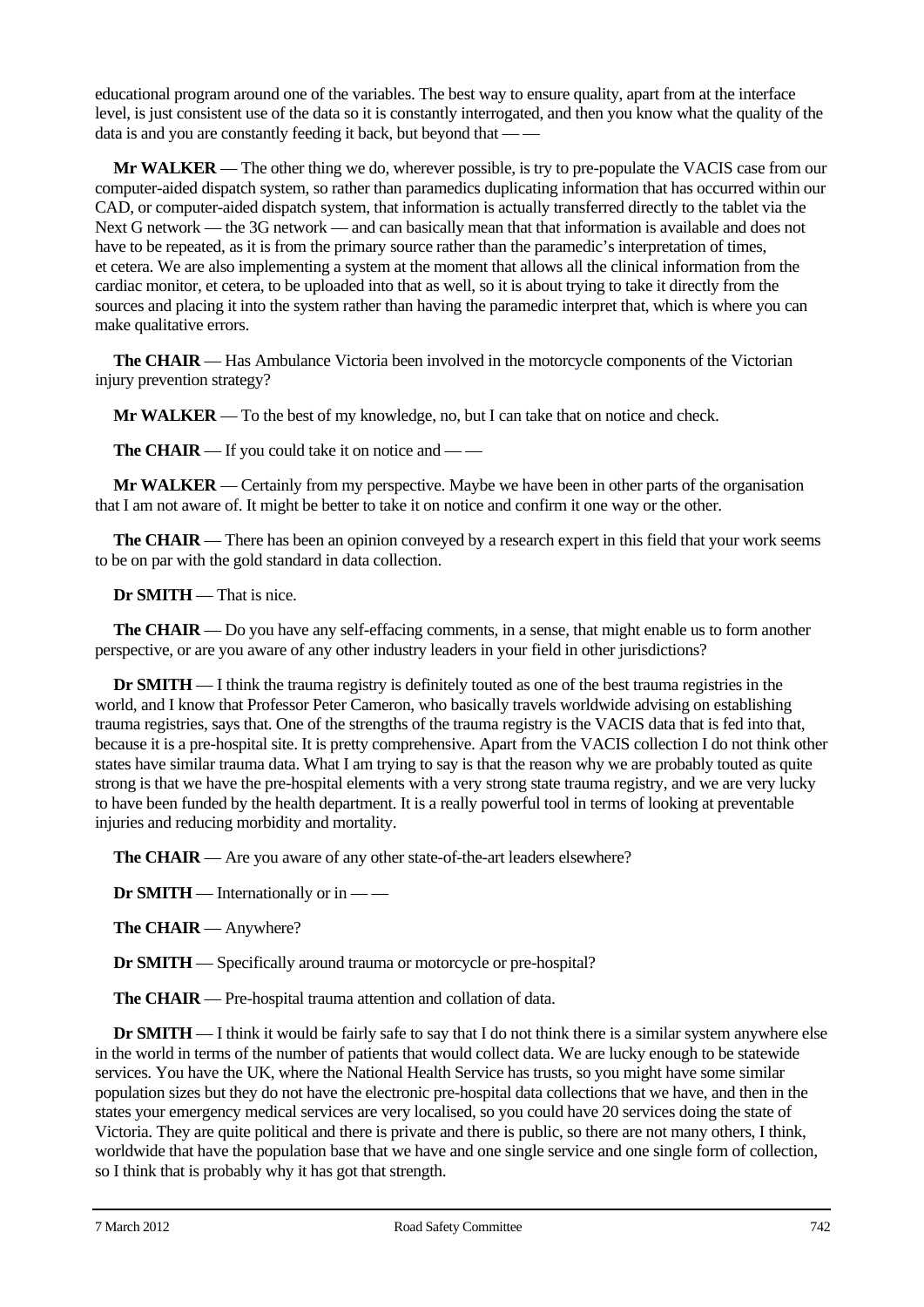**Mr WALKER** — It is also the collaborative nature of information where, as Professor Cameron was suggesting earlier, through the work we do with the Victoria State Trauma Registry and other research groups we see that information as being there to improve the system as a whole, so we are not broke. With that information with the right governance around it, we share that information and try and datalink wherever we can to improve the systems of care.

**Mr LANGUILLER** — Two questions, if I may. I admit to not being an IT person by background, but would you anticipate any benefits arising out of the national broadband network for your work?

**Mr WALKER** — Potentially. Most of our information at the moment is being synchronised using our own network across the state, so our own IT network, but certainly with increased capacity and increased coverage into it. We have it across the state, but we do struggle to get access to a volume-based internet service which could assist in allowing that information to be downloaded in a more timely fashion. Certainly we are excited about the potential opportunities created by a system, particularly moving into parts of the state that have not had coverage in the past.

**Mr LANGUILLER** — How wide ranging is that in those areas in regional and rural Victoria that do not have coverage?

**Mr WALKER** — From our perspective, it is often a lot of our smaller volunteers, so where we have volunteer teams and there is not necessarily good coverage into those communities, they are the locations that we would probably talk about, so it gives us an opportunity to expand some of these services into smaller rural communities where from our perspective we cannot access appropriate services.

**Mr LANGUILLER** — I am sorry to persist, but do you have an estimate of what percentage of the jurisdiction that you cover does not have adequate connections or services?

**Mr WALKER** — I do not, off the top of my head, but I can take that on notice and come back to you.

**Mr LANGUILLER** — I would not mind if you could come back to us on that.

**Mr WALKER** — Certainly.

**Mr LANGUILLER** — Finally, are there any thoughts on what our committee could do and recommend to reduce motorcycle trauma?

**Mr WALKER** — I certainly do not have any specific areas. I think we talked earlier about the first aid elements. I think the care provider at the scene early on is important; an education around that from our perspective can make a difference, we know that. Outside of that, I probably do not have enough background to the areas which the committee is delving into to give any more of an informed answer.

**The CHAIR** — Mr Walker, did you start off as an ambulance officer and work your way through the system?

**Mr WALKER** — Yes, I did. I have been working with Ambulance Victoria for the past 26 years, originally as an ambulance paramedic in Melbourne and then an intensive care MICA paramedic in Melbourne and in country Victoria, and I have worked through various roles in both clinical and care education and then operations management throughout my career.

**The CHAIR** — Just aligned to that — and I will just let my colleagues know that I am going to divert the dialogue just for a moment — we have taken on board some information from a plastic and reconstructive surgeon from the Alfred trauma area as well as some evidence today from an orthopaedic surgeon who works in the trauma centre, and I at a personal level have a partial interest in the magnitude of trauma and horror that they grapple with at one end of the spectrum, counterbalanced by enthusiastic riders who might be acquiring their 250cc or 1250cc motorcycle from Elizabeth Street in the city. There is just an extreme between the exhilaration of a country road and the lifelong trauma associated with paraplegia or quadriplegia, loss of limb, loss of brain function overall. I was just wondering whether you have had any illuminating moments that have given you an insight on those matters and how you might impart your insight regarding improving safety to the wider community, whether it be to the point of licence testing, whether it be on an area of training or safety equipment? Just take me across those areas which are part of our remit.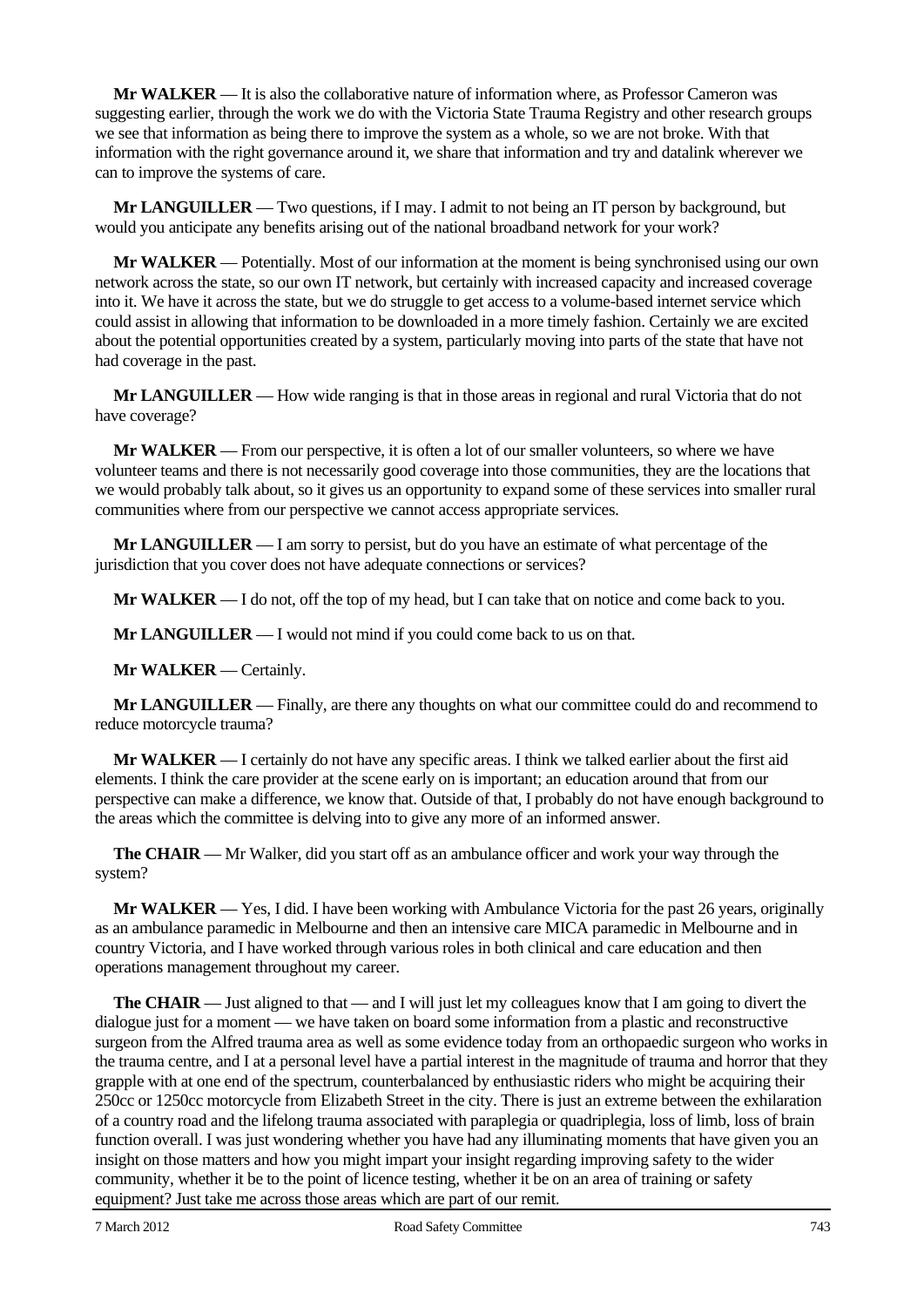**Mr WALKER** — Certainly. I have to declare I have not worked operationally on road for over a decade, so I think my experience is from that point in time. The reality is that there is a risk in riding a motorcycle, but people take that risk because it is something they want to do. In my experience, people do not necessarily think they are going to have an accident until they do. It is that accident at that time that has that impact on that individual. I am not sure — and I am not an expert on this — but from my own experience I think there is a sense people do not think it is going to happen to them until it does. You see some riders who are very well protected, who understand the risks and will do everything they can to mitigate that possibility, and you see from time to time people who are enjoying the exhilaration of it and who are thinking it is not going to happen to them until it does. I have to be honest, I am not sure how you could educate someone to that. I think some of the campaigns that TAC have been doing are very good and identify the risks of not having protective gear, for example. I am not in a position to say whether that is influencing behaviour because we still see people who ride without that protective equipment.

**The CHAIR** — In your own earlier work, do you recall any moments where you saw people who had had a their skin degloved or — —

**Mr WALKER** — Absolutely. It is very difficult, so the reality is that our paramedics — and I have in my past — have seen people who have had degloving injuries. We see severe traumatic brain injuries and we see people who are in the prime of their life whose lives are changed at that moment forever and, while we will do our best to try and make them as well as we can and transport them, the reality is that the damage is done at that point, so I think it is a sense, as I said earlier, that when you speak to people, they do not think it is going to happen to them until it does.

**Mr TILLEY** — Between my colleagues, Dr Frankenstein — Stephen Conroy's next challenge for the job of communications minister — you mentioned some work in the country. Are you familiar at all with Albury-Wodonga?

**Mr WALKER** — Yes, I am.

**Mr TILLEY** — Terrific. As no doubt you are aware, Albury-Wodonga has a single health service now which crosses the borders of New South Wales and Victoria.

### **Mr WALKER** — Yes.

**Mr TILLEY** — There are no doubt some challenges, but we heard some evidence during the inquiry specifically about data capture and some problems from the director of, I think it is trauma, in the emergency department, and they have some challenges and difficulties because no doubt they have been working under New South Wales arrangements. The health service now runs under Victorian legislation, so are you aware or do you know of any issues specifically in relation to Albury Wodonga Health?

**Mr WALKER** — In regard to data collection, not that have been brought to my attention. As part of the state trauma committee I chair the trauma quality group for the state trauma committee, so there will be from time to time. We do not have the same level of detailed information and follow-up that we would get from the Victorian hospitals if a patient has gone to Albury. On the same principle, we do not have the same information from the New South Wales ambulance service as we would have from the Victorian service. That limits in some ways our ability to look at whether there were potential issues that we can drill into, but from a day-to-day ambulance perspective, no.

**Mr ELSBURY** — Just in relation to your data analysis program, Discoverer, is that something that was off the shelf or is that something that you have developed also?

**Dr SMITH** — No, that is an Oracle tool. Our data warehouse is basically pretty much all Oracle software, so it is an Oracle reporting tool.

**Mr ELSBURY** — Similar to Mr Languiller, I do not have an IT background, but is that something that would be able to look at multiple databases and bring them together or is it -

**Dr SMITH** — We store everything in our data warehouse. It does not interrogate beyond the data warehouse, so if we do extract something from our data warehouse and then want to extract from somewhere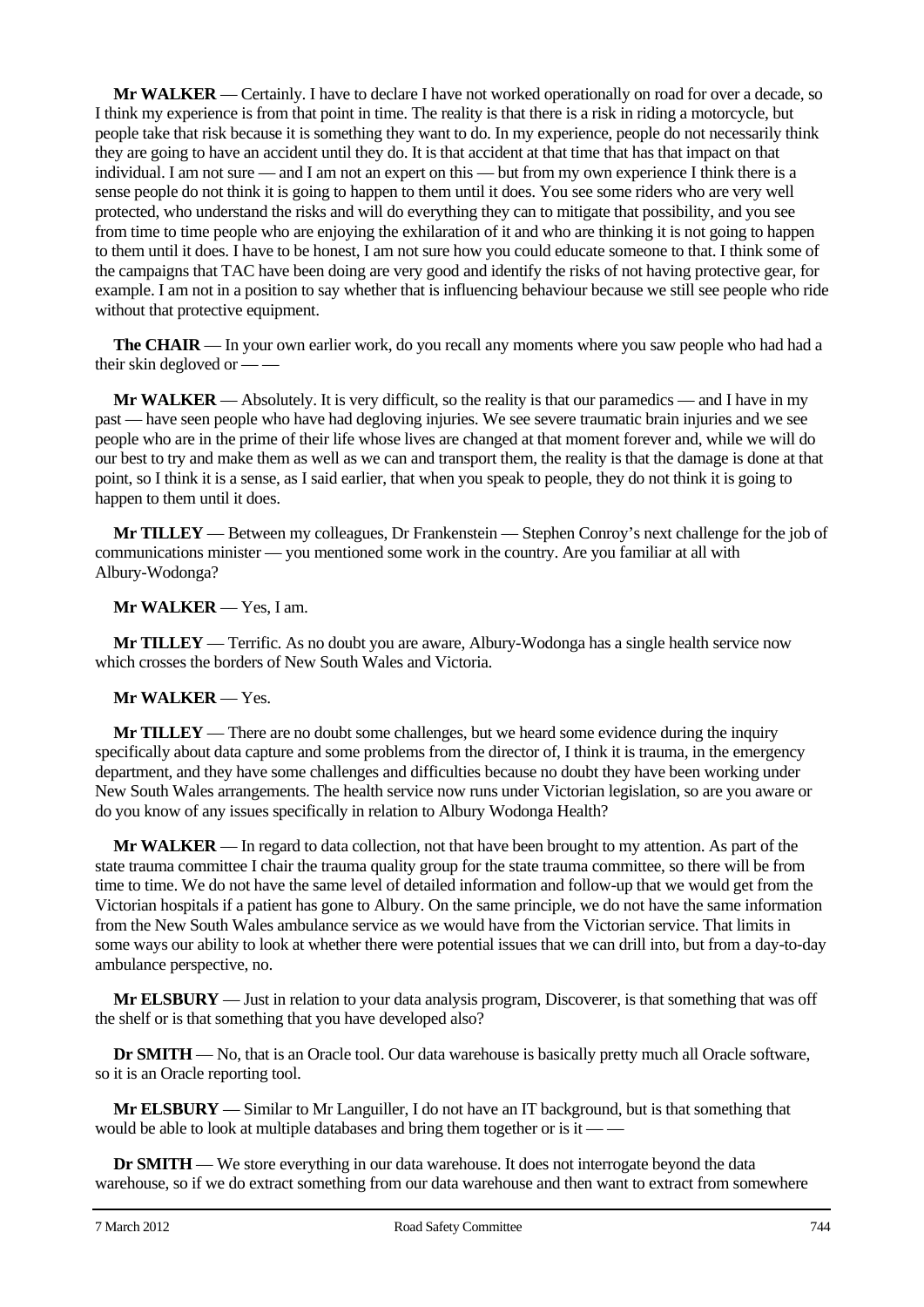else, we have to do a linkage exercise. We are currently in the process of updating our recording tool. Discoverer is a bit old and clunky now and we are doing OBIE, which stands for  $-\frac{1}{2}$ 

**Mr ELSBURY** — We will take that on notice.

**Dr SMITH** — That will allow interrogation across different data sources.

**The CHAIR** — Are you aware as to whether the Department of Health uses an Oracle platform?

**Dr SMITH** — No, I am not aware, but I could find out what they use for — you mean for the VEMD and VAED?

**The CHAIR** — Yes.

**Dr SMITH** — No, I am not sure what they use. They probably do, but I will check.

**The CHAIR** — Thank you. Do you have a view on the role of emergency locator beacons?

**Mr WALKER** — They are certainly useful from our perspective, particularly from a helicopter emergency response. It may be in parts of the state where there is no mobile coverage. That will be the only way that somebody who is out riding could flag that there is an issue. We would be supportive of anything that enabled access in an area where they have limited mobile coverage and no other way of accessing the 000 service. In many of those cases, that will be where our helicopters would be responding to and can have the ability to track and to locate those beacons as part of that work.

**The CHAIR** — How many helicopters does the ambulance service have on fleet?

**Mr WALKER** — We have five helicopters. We have four primary response and one retrieval helicopter. The primary response helicopters are located at Warrnambool, Traralgon, Bendigo and Melbourne at Essendon Airport; and the retrieval helicopter operates out of Essendon Airport as well.

**The CHAIR** — As a matter of process in an emergency where there has been road trauma and the victim is deceased, is that an area where you would be involved in the transportation of the body, or is the local undertaker called in?

**Mr WALKER** — No, not normally. It would be unusual for us to do that. We have a process where if there was a reason — if something was so distressing to the family or something in consultation with the police we could, but it is extremely rare for us to do that normally. Once we have identified that the patient is deceased, we would then support the bystanders and others around there, but Victoria Police would then take responsibility with the coroner to remove that patient.

**The CHAIR** — What happens with your emergency reporting in that instance? Do you not then report it, so it goes through a different system?

**Mr WALKER** — No. If we attended, that would still be captured as part of our VACIS, and the details of the incident and the fact the patient was deceased would be recorded in the VACIS electronic patient care record. It would not be handed to anyone; it would come back into our data warehouse and be available for us to interrogate.

**The CHAIR** — What would happen if there was a report of a death off-road in a country location where it was relayed through? Would that then not be recorded as part of your system, if there was no need for you to attend?

**Mr WALKER** — That is correct. It may be in our computer-aided dispatch system as being called to an event. However, if the Victoria Police, for example, or someone arrived at the scene prior to us and said, 'Look, the person is clearly deceased' and we never actually get to the scene, then you are correct, there would be no electronic patient care record completed, but the fact we attended that event and were called to that event would still be in our computer-aided dispatch system.

**The CHAIR** — Who then removes the body from a remote location?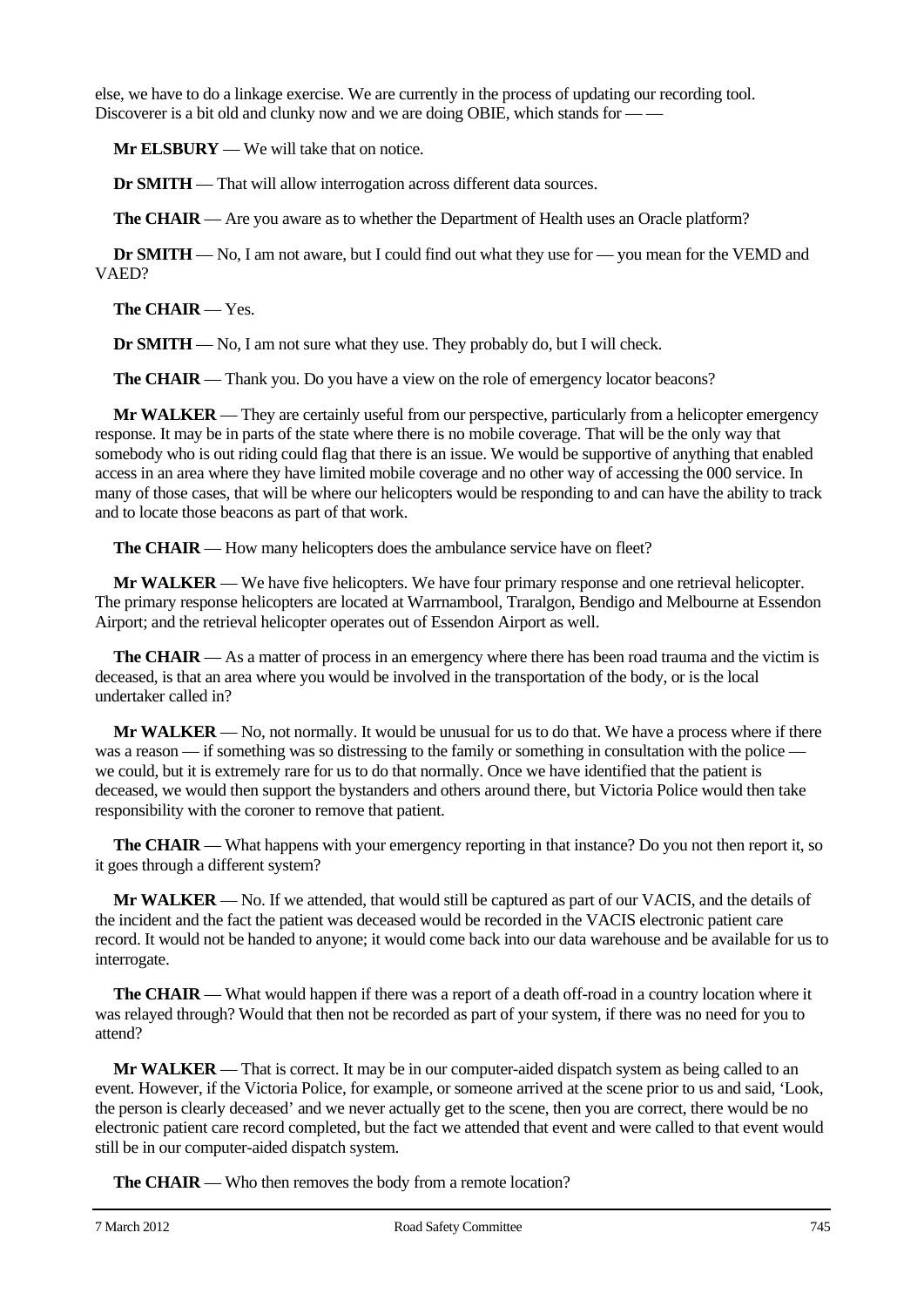**Mr WALKER** — Again I would expect that would be the responsibility of Victoria Police, with the coronial services. From time to time where helicopters have been responding, I know the helicopter and helicopters already in that location may assist in extricating the person from that scene.

**The CHAIR** — Would the body be more likely to be taken to the morgue for some sort of post-mortem?

**Mr WALKER** — If we were involved in that and it was a helicopter, it would probably be taken to a landing site where a coronial services contractor could take over responsibility for the body and they would then transport them to the Coroners Court. It would be rare for us to ever do that by road ambulance, or by air, other than to help in the rescue or extrication of that body from an isolated scene.

**Mr LANGUILLER** — Do you have any four-wheel drive ambulances in your fleet?

**Mr WALKER** — Yes, we do. In parts of the state where we have access issues we have four-wheel drive ambulances, which are a Nissan Patrol-type vehicle, and we also have all-wheel-drive ambulances. We have a fleet mix based on the geography of those areas to allow access.

**Mr LANGUILLER** — What about motorcycles? Do you have any at all? Do you need any?

**Mr WALKER** — We do. We are currently undertaking a three-year motorcycle trial in inner Melbourne. A motorcycle commenced with us in December last year and a second unit is coming on board in July, and we will be evaluating that to determine the impact it can have on our response performance and improving access in the inner city.

**Mr LANGUILLER** — What about off-road surfaces? Are you in need of any motorcycles for that purpose — that is, to attend very difficult geographical areas?

**Mr WALKER** — I do not think so. I think a helicopter would be a preferred option in that setting. Given the risk profile of using motorcycles in off-road terrain, and so on, and the reduced amount of time that we would actually use that, I think our preference would be not to be involved in it for off-road use.

**Mr ELSBURY** — I am interested in your opinion of how important the Essendon airfield is for moving road trauma from regional areas?

**Mr WALKER** — From our perspective it is very well located, particularly for fixed-wing aircraft. Helicopters have the ability to land at the health services, but we utilise our fixed-wing aircraft at Mildura, for example, and outside the range of the helicopters, which is 150 kilometres or thereabouts. We have four fixed-wing aircraft able to respond across the state for both emergency and non-emergency cases. They play a critical role in moving patients from those locations to Essendon Airport, then to transfer the patients generally to Royal Melbourne Hospital or the Royal Children's Hospital and occasionally to the Alfred. So Essendon Airport's proximity assists us in rapid transfer of time-critically ill or injured patients from regional Victoria to major metropolitan hospitals.

**The CHAIR** — Would you be able to comment on your motorcycle paramedics and perhaps in particular their motorcycle training?

**Mr WALKER** — Certainly. Our motorcycle paramedics complete a four-week training program. As part of the pilot we originally were to undertake that training with Victoria Police. They are restructuring their training program at the moment, so from a timing perspective we were not able to access that and we have accessed the Honda training program. They have undertaken detailed training to our staff, who all come with a motorcycle licence, and provide experience in how to utilise the motorcycle and how to operate it safely within their normal limits. That builds on the driver standards program that all our paramedics undertake as part of their initial training, which is taking a low-risk, considered approach, looking after themselves and taking account of their environment in the way in which they drive and respond to incidents.

**The CHAIR** — For how long has it been operating?

**Mr WALKER** — Since December of last year, so it is now into its fourth month.

**The CHAIR** — And there have not been any accidents on the part of the motorcycle paramedics?